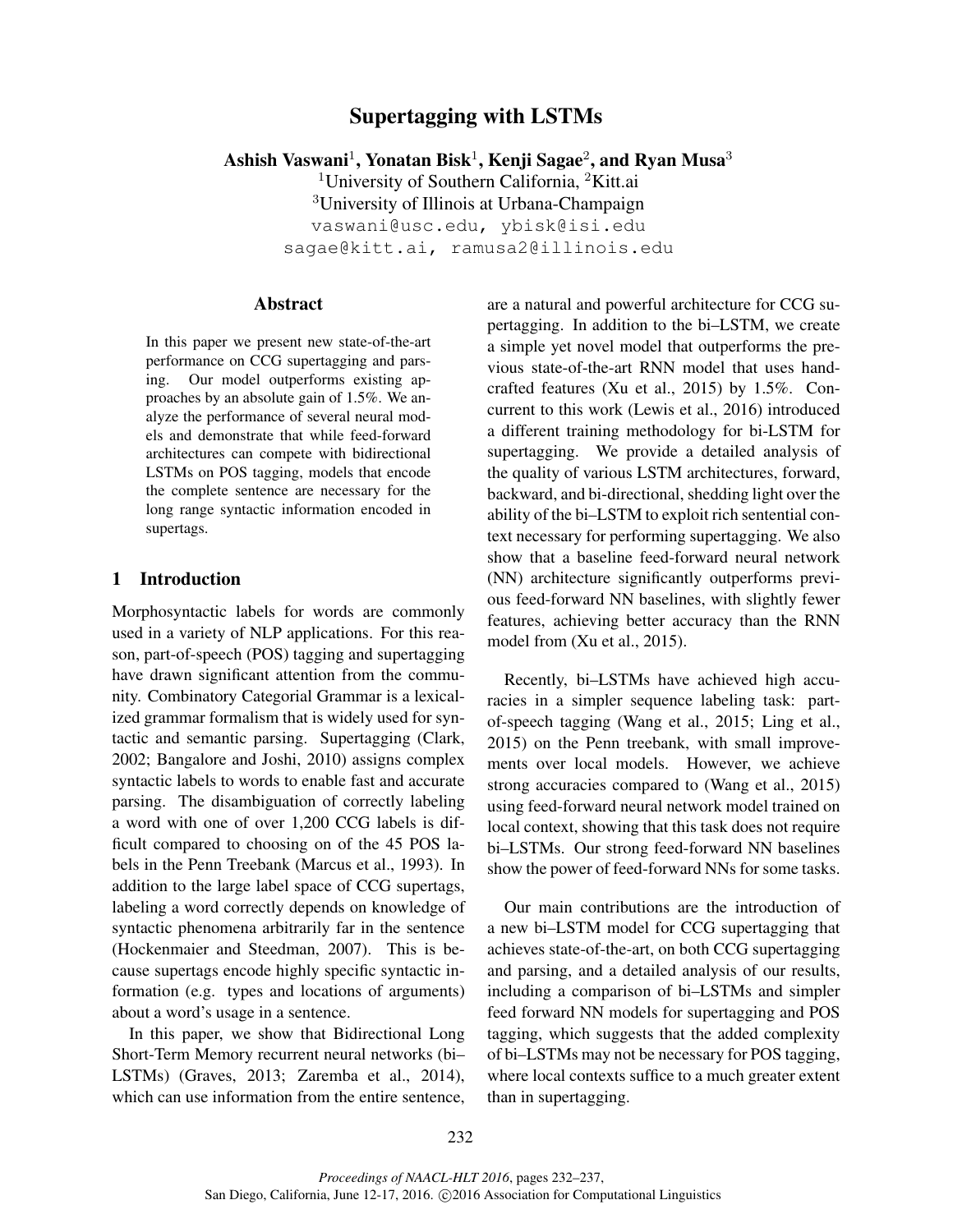### 2 Models And Training

We use feed-forward neural network models and bidirectional LSTM (bi–LSTM) based models in this work.

## 2.1 Feed-Forward

For both POS tagging and our baseline supertagging model, we use feed-forward neural networks with two hidden layers of rectified linear units (Nair and Hinton, 2010). For supertagging, we use a slightly smaller set than Lewis and Steedman (2014a), using a left and right 3-word window with suffix and capitalization features for the center word. However, unlike them, we train on the full set of supertag categories observed during training.

In POS tagging, when tagging word  $w_i$ , we consider only features from a window of five words, with  $w_i$  at the center. For each  $w_i$  with  $i - 2 \leq$  $j \leq i + 2$ , we add  $w_j$  lowercased and a string that encodes the basic "word shape" of  $w_i$ . This is computed by replacing all sequences of uppercase letters with *A*, all sequences of lowercase letters with *a*, all sequences of digits with *9*, and all sequences of other characters with ∗. Finally, we add two and three letter suffixes and two letter prefix for  $w_i$  only.

#### 2.2 LSTM models

We experiment with two kinds of bi–LSTM models. We train a basic bi–LSTM where the forward and backward LSTMs take input words  $w_i$  and produce hidden state  $\overrightarrow{h}_i$  and  $\overleftarrow{h}_i$ . For each position, we produce  $\tilde{h}_i$ , where

$$
\tilde{h}_i = \sigma(W_{\overleftarrow{h}} \overleftarrow{h}_i^T + W_{\overrightarrow{h}} \overrightarrow{h}_i^T), \tag{1}
$$

where  $\sigma(x) = \max(0, x)$  is a rectifier nonlinearity, and where  $W_{\overleftarrow{h}}$  and  $W_{\overrightarrow{h}}$  are parameters to be learned. The unnormalized likelihood of an output supertag is computed using supertag embeddings  $D_{t_i}$  and biases  $b_{t_i}$  as  $p(t_i | \tilde{h}_i) = D_{t_i} \tilde{h}_i^T + b_{t_i}$ . The final softmax layer computes normalized supertag probabilities.

Although bidirectional LSTMs can capture long distance interactions between words, each output label is predicted independently. To explicitly model supertag interactions, our next model combines two models, the bi–LSTM and a LSTM language model (LM) over the supertags (Figure 1). At position



Figure 1: We add a language model between supertags.

i, the LM accepts an input supertag  $t_{i-1}$  producing hidden state  $h_i^{LM}$ , and a second combiner layer, parametrized by matrices  $W_{LM}$  and  $W_{\tilde{h}}$  transforms  $\tilde{h}_i$  and  $h_i^{LM}$  to  $h_i$  similar to the combiner for  $\tilde{h}_i$ (Equation 1). Output supertag probabilities are computed just as before, replacing replacing  $\tilde{h}_i$  with  $h_i$ . We refer to this model as bi–LSTM–LM. For all our LSTM models, we only use words as input features.

## 2.3 Training

We train our models to maximize the log-likelihood of the data with minibatch gradient ascent. Gradients of the models are computed with backpropagation (Chauvin and Rumelhart, 1995). Since gold supertags are available during training time and not while decoding, a bi–LSTM–LM trained on gold supertags might not recover from errors caused by using incorrectly predicted supertags. This results in the bi–LSTM–LM slightly underperforming the bi– LSTM (we refer to training with gold supertags as g–train in Table 1). To bridge this gap between training and testing we also experiment with a sampling training regime in addition to training.

Scheduled sampling: Following (Bengio et al., 2015; Ranzato et al., 2015), for each output token, with some probability  $p$ , we use the most likely predicted supertag (arg  $max_{t_i} P(t_i \mid h_i)$ ) from the model in position  $i-1$  as input to the supertag LSTM LM in position  $i$  and use the gold supertag with probability  $1 - p$ . We denote this training as sstrain–1. We also experiment with using the 5-best previous predicted supertags from the output distribution at position  $i - 1$  and feed them to the LM as input in position  $i$  as a bit vector. Additionally, we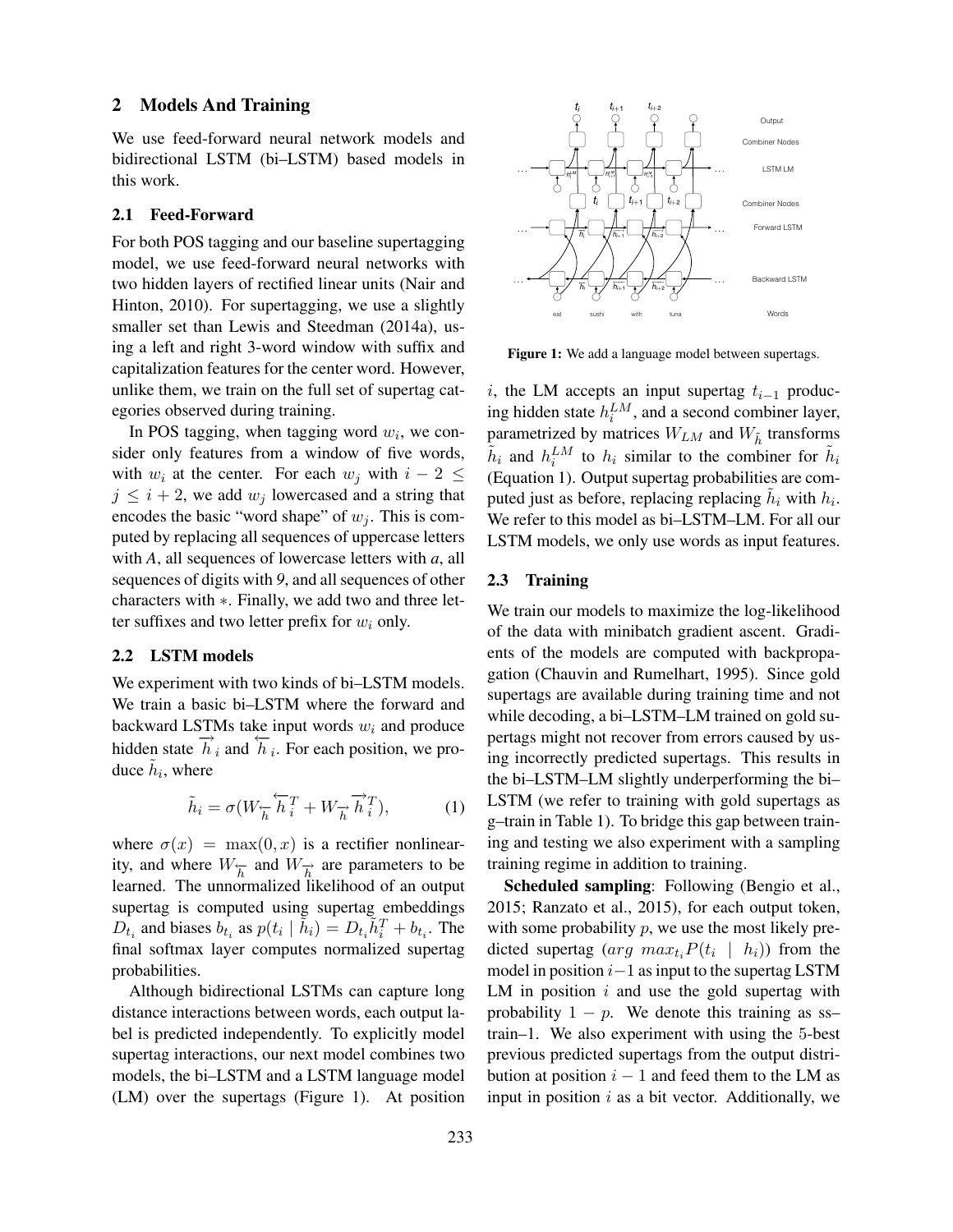

Figure 2: Scheduled sampling improves the perplexity of the gold sequence under predicted tags. We see that the perplexity of the gold supertag sequence when using predicted tags for the LM is lower for ss–train–1 and ss–train–5 than with g–train.

use their probabilities (re-normalized over the 5-best tags) and scale the input supertag embeddings with their re-normalized probability during look-up. We refer to this setting as ss–train–5. In this work, we use an inverse sigmoid schedule to compute  $p$ ,

$$
p = \frac{k}{k + e^{\frac{s}{k}}},
$$

where s is the epoch number and  $k$  is a hyperparameter that is tuned.<sup>1</sup> In Figure 2, we see that for the development set training with scheduled sampling improves the perplexity of the gold supertag sequence when using predicted supertags, indicating better recovery from conditioning on erroneous supertags. For both ss-train and g-train, we use gold supertags for the output layer and train the model to maximize the log-likelihood of the data.<sup>2</sup>

## 2.4 Architectures

Our feed-forward models use 2048 rectifier units in the first hidden layer, 50 and 128 rectifier units in the second hidden layer for POS tagging and Supertagging respectively, and 64 dim. input embeddings.

1 We pre-train our word embeddings with a 7- Our LSTM based models use 512 hidden states. gram feed-forward neural language model using the  $NPLM$  toolkit<sup>3</sup> on a concatenation of the BLLIP corpus (Charniak et al., 2000) and WSJ sections 02–21 of the Penn Treebank.

| A11 |                |                                                                                                                                                                                                  |
|-----|----------------|--------------------------------------------------------------------------------------------------------------------------------------------------------------------------------------------------|
|     |                |                                                                                                                                                                                                  |
|     |                |                                                                                                                                                                                                  |
|     |                |                                                                                                                                                                                                  |
|     |                |                                                                                                                                                                                                  |
|     |                |                                                                                                                                                                                                  |
|     |                | 40.6                                                                                                                                                                                             |
|     |                | 811                                                                                                                                                                                              |
|     |                | 96.5                                                                                                                                                                                             |
|     |                | 87.8                                                                                                                                                                                             |
|     |                | 94.5                                                                                                                                                                                             |
|     | 91.30<br>93.07 | Supertag Accuracy<br>Seen Novel % P<br>93.29 93.77 91.53 70.3<br>83.70 85.76 46.22 20.7<br>88.82 90.06 66.22<br>94.08 95.03 76.36<br>93.89 94.93 76.83<br>94.24 95.22 76.70<br>94.23 95.20 76.62 |

Table 1: Accuracies on the development section. The language model provides a boost in performance, and large gains on the parseability of the sequence (%P). The numbers for bi–LSTM–  $LM + ss-train-1$  and  $+ g-train$  are with beam decoding. All others use greedy decoding. Interestingly, greedy decoding with ss–train–5 works as well as beam decoding with ss–train–1.

## 2.5 Decoding

We perform greedy decoding. For each position  $i$ , we select the most probable supertag from the output distribution. For the bi–LSTM–LM models trained with g–train and ss–train–1, we feed the most likely supertag from the output distribution as LM input in the next position. We decode with beam search (size 12) for bi–LSTM–LMs trained with g–train and ss–train–1. For the bi–LSTM–LMs trained with ss–train–5, we perform greedy decoding similar to training, feeding the k-best supertags from the output supertag distribution in position  $i - 1$  as input to the LM in position  $i$ , along with the renormalized probabilities. We don't perform beam decoding for ss-train–5, as the previous  $k$ -best inputs already capture different paths through the network.<sup>4</sup>

## 3 Data

For supertagging, experiments were run with the standard splits of CCGbank. Unlike previous work no features were extracted for the LSTM models and rare categories were not thresholded. Words were lowercased and digits replaced with @.

CCGbank's training section contains 1,284 lexical categories (394 in Dev). The distribution of categories has a long tail, with only a third of those cate-

<sup>&</sup>lt;sup>1</sup>The reader should refer to (Bengio et al., 2015) for details. <sup>2</sup>We use dropout for all our feed-forward (Srivastava, 2013) and bi-LSTM based models (Zaremba et al., 2014). We carry out a grid search over dropout probabilities and sampling schedules. We train the LSTMs for 25 epochs and the feed-forward models for 30 epochs, tuning on the development data.

<sup>3</sup> http://nlg.isi.edu/software/nplm/

<sup>4</sup>Code and supertags for our models can be downloaded here: https://bitbucket.org/ashish\_vaswani/ lstm\_supertagger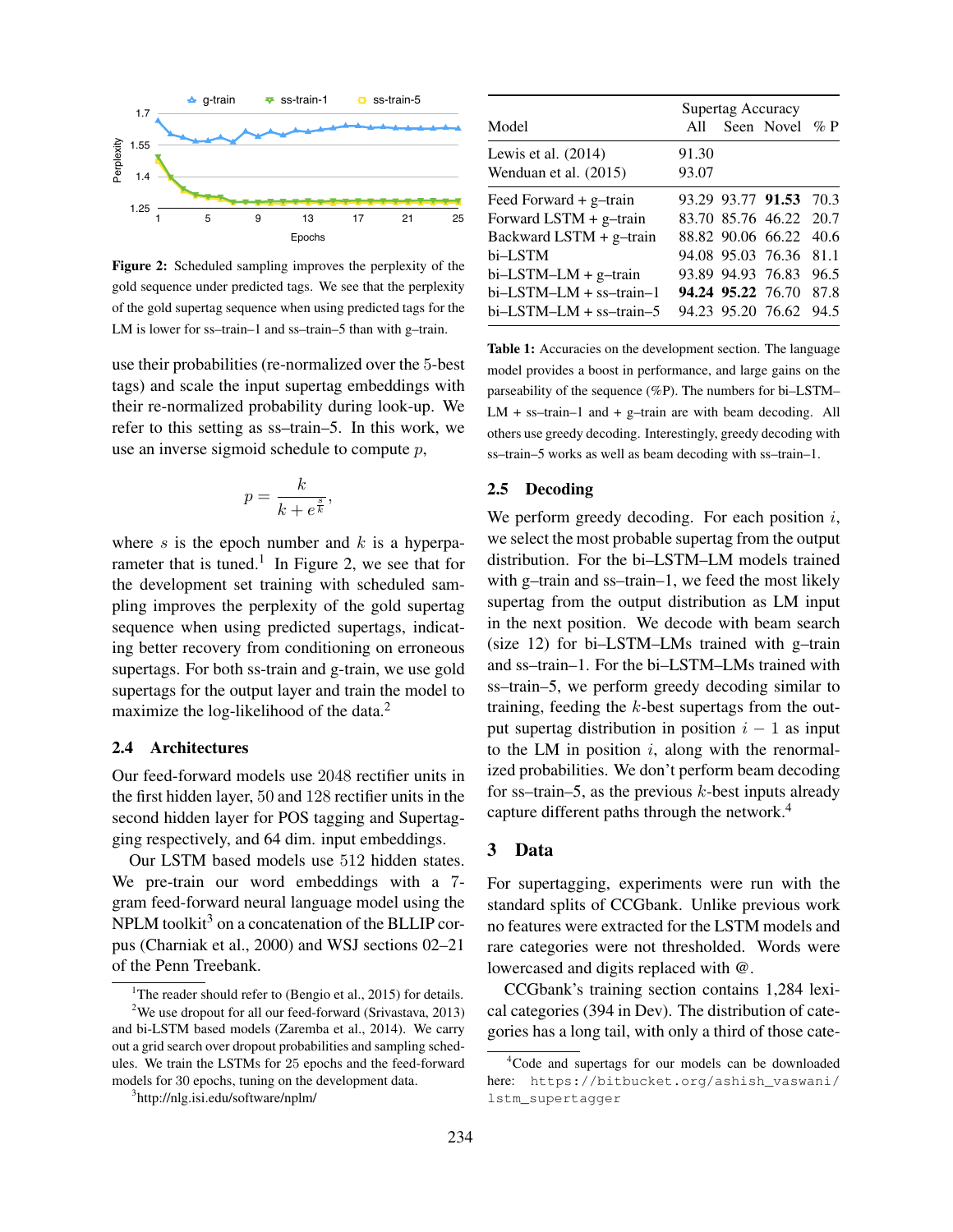|                                                    |       |         |                 |         | <b>LSTM</b>    |            |            |
|----------------------------------------------------|-------|---------|-----------------|---------|----------------|------------|------------|
| Supertag                                           | F-For | Forward | <b>Backward</b> | bi-LSTM | $+LM(g-train)$ | ss-train-1 | ss-train-5 |
| $(NP\backslash NP)/NP$                             | 90.00 | 88.89   | 81.91           | 92.09   | 92.18          | 91.72      | 92.31      |
| $((S\backslash NP)\backslash (S\backslash NP))/NP$ | 75.75 | 69.53   | 61.60           | 80.38   | 78.21          | 79.91      | 78.77      |
| $S[dc] \setminus NP$                               | 77.29 | 61.14   | 58.52           | 84.28   | 83.41          | 82.97      | 80.35      |
| $(S[dcl]\setminus NP)/NP$                          | 91.39 | 56.58   | 69.86           | 92.34   | 92.46          | 92.46      | 92.82      |
| $((S[dc])\NP)/PP)/NP$                              | 42.30 | 30.77   | 42.31           | 56.41   | 64.10          | 62.82      | 60.26      |
| $(S[dcl]\backslash NP)/(S[adj]\backslash NP)$      | 86.80 | 22.84   | 83.25           | 87.31   | 88.83          | 87.82      | 86.80      |
| $((S[dc]\Bra{NP})/(S[to]\Bra{NP})/NP$              | 86.49 | 56.76   | 75.68           | 94.59   | 91.89          | 91.89      | 91.89      |

Table 2: Prediction accuracy for our models on several common and difficult supertags.

|                      | Architecture   | <b>Test Acc</b> |
|----------------------|----------------|-----------------|
| Ling et al. $(2015)$ | <b>Bi-LSTM</b> | 97.36           |
| Wang et al. (2015)   | <b>Bi-LSTM</b> | 97.78           |
| Søgaard $(2011)$     | <b>SCNN</b>    | 97.50           |
| This work            | Feed-Forward   | 97.40           |

Wenduan et al. (2015) 86.25 87.04 + new POS Tags & C&C 86.99 87.50 bi–LSTM–LM +ss–train–1 87.75 88.32 Table 4: Parsing at 100% coverage with our new Feed-Forward POS tagger and the Java implementation of C&C. We show both

Dev F1 Test F1

Table 3: Our new POS tagging results show a strong Feed-Forward baseline can perform as well as or better than more sophisticated models (e.g. Bi-LSTMs).

gories having a frequency count  $\geq 10$  (the threshold used by existing literature). Following (Lewis and Steedman, 2014b), we allow the model to predict all categories for a word, not just those with which the word was observed to co-occur in the training data. Accuracies on these unseen (word, cat) pairs are presented in the third column of Table 1.

## 4 Results

Table 3 presents our Feed-Forward POS tagging results. We achieve 97.28% on the development set and 97.4% on test. Although slightly below state-ofthe-art, we approach existing work with bi–LSTMs, and our models are much simpler and faster to train.<sup>5</sup>

Table 1 shows a steady increase in performance as the model is provided additional context. The forward and backward models are presented with information that may be arbitrarily far away in the sentence, but only in a specific direction. This yields weaker results than the Feed Forward model which can see in both directions within a small window. The real gains are achieved by the Bidirectional LSTM which incorporates knowledge from the entire sentence. Our addition of a language model and changes to training, further improve the perfor-

 $5$ We use train, dev, and test splits of WSJ sections 00–18, 19–21, and 22–24, for POS tagging.

mance. Our final model (bi–LSTM–LM+ss–train–1 model with beam decoding) has a test accuracy of 94.5%, 1.5% above state-of-the-art.

the published and improved results for Wenduan et al.

#### 4.1 Parsing

Our primary goal in this paper was to demonstrate how a bi–LSTM captures new and different information from uni-directional or feed-forward approaches. This advantage also translates to gains in parsing. Table 4 presents new state-of-the-art parsing results for both (Xu et al., 2015) and our bi–LSTM–LM +ss–train–1. These results were attained using our part-of-speech tags (Table 3) and the Java implementation (Clark et al., 2015) of the C&C parser (Clark and Curran,  $2007)^6$ .

## 4.2 Error Analysis

Our analysis indicates that the information following a word is more informative than what preceded it. Table 2 compares how well our models recover common and syntactically interesting supertags. In particular, the Forward and Backward models, motivate the need for a Bi-directional approach.

<sup>&</sup>lt;sup>6</sup>Results are presented on the standard development and test splits (Section 00 and 23), and with a beam threshold of  $10^{-6}$ . For a fair comparison to prior work we report results without the skimmer, so no partial credit is given to parse failures. The skimmer boosts performance to 87.91/88.39 for Dev and Test.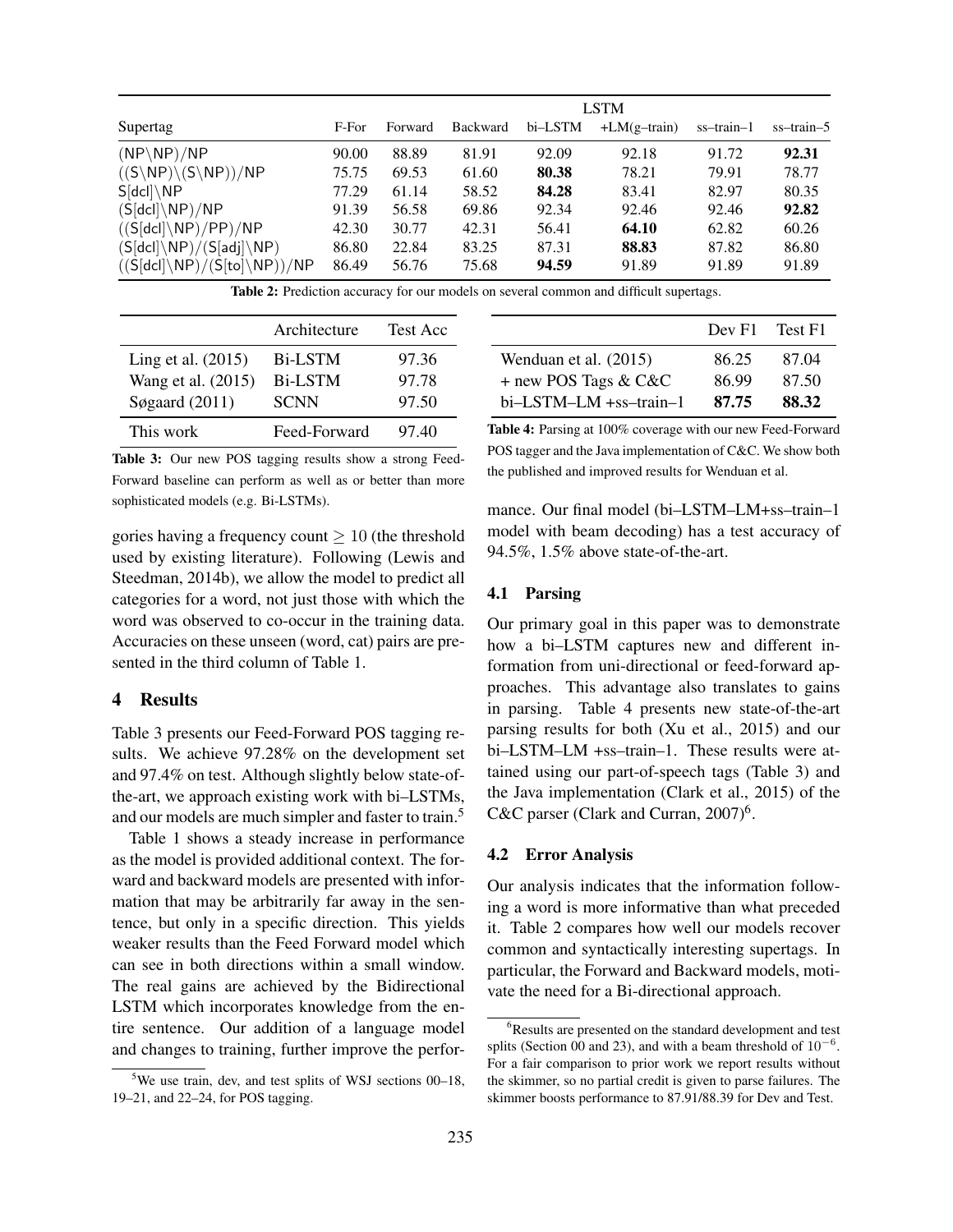| $(S[dcl]\backslash \textsf{NP})/(S[adj]\backslash \textsf{NP})$                                                                 |                                                                                                   |                                                                       |  |  |  |
|---------------------------------------------------------------------------------------------------------------------------------|---------------------------------------------------------------------------------------------------|-----------------------------------------------------------------------|--|--|--|
| Forward                                                                                                                         | <b>Backward</b>                                                                                   | <b>Bidirectional</b>                                                  |  |  |  |
| $((S[dcl]\backslash NP)/PP)/(S[adj]\backslash NP)$                                                                              | $((S[dc])\NP)/PP)/(S[adj]\NP)$                                                                    | $(S[del]\setminus NP)/(S[pss]\setminus NP)$                           |  |  |  |
| $((S[dcl]\backslash NP)/(S[to]\backslash NP))/(S[adj]\backslash NP)$ $((S[b]\backslash NP)\backslash NP)/(S[adj]\backslash NP)$ |                                                                                                   | $(S[dcl]\setminus NP)/PP)/(S[adj]\setminus NP)$                       |  |  |  |
| $((S[dc])\NP)/PP)/PP$                                                                                                           | $(S[dc]]\S[qem])/(S[adj]\Bbb NP)$                                                                 | $(S[b]\D\VP)\D\VP) / (S[adj]\D\VP)$                                   |  |  |  |
| $(S[dcl]\setminus NP)/S$                                                                                                        | $((S[dcl]\setminus\mathsf{NP})/(S[to]\setminus\mathsf{NP}))/ (S[adj]\setminus\mathsf{NP})$        | $(S[dc] \backslash NP)/(S[to] \backslash NP))/(S[adj] \backslash NP)$ |  |  |  |
| $(S[dc]/NP)/(S[pss]\NP)$                                                                                                        | $((S[dcl]\backslash \textsf{NP})/(S[adj]\backslash \textsf{NP}))/ (S[adj]\backslash \textsf{NP})$ | $(S[dcl]\backslash NP)/(S[adj]\backslash NP))/(S[adj]\backslash NP)$  |  |  |  |

Table 5: "Neighbor" categories as determined by embedding-based vector similarity for each class of model. As expected for this category, the Backward model captures the argument preference while the Forward model correctly predicts the result.

The first two rows show prepositional phrase attachment decisions (noun and verb attaching categories are in rows one and two, respectively). Here the forward model outperforms the backward model, presumably because knowing the word to be modified and the preposition, is more important than observing the object of the prepositional phrase (the information available to the backward model).

Conversely, the backward model outperforms the forward model in most of the remaining categories. (Di-)transitive verbs (lines  $4 \& 5$ ) require knowledge of future arguments in the sentence (e.g. separated by a relative clause). Because English has strict SVO word-order, the presence of a subject is more predictable than the presence of an (in-)direct object. It is therefore not surprising that the backward model is often comparable to the Feed Forward model.

If the information missing from either the forward or backward models were local, the bidirectional model should perform the same as the Feed-Forward model, instead it surpasses it, often by a large margin. This implies there is long range information necessary for choosing a supertag.

Embeddings In addition, we can visualize the information captured by our models by investigating a category's nearest neighbors based on the learned embeddings. Table 5 shows nearest neighbor categories for  $(S[dcl]\n\NP)/(S[adj]\nNP)$  under the Forward, Backward, and Bidirectional models.

We see see that the forward model learns internal structure with the query category, but the list of arguments is nearly random. In contrast, the backward model clusters categories primarily based on the final argument, perhaps sharing similarities in the subject argument only because of the predictable SVO nature of English text. However, due to its lack of forward context the model incorrectly associates categories with less-common first arguments (e.g. S[qem]). Finally, the bidirectional embeddings appear to cleanly capture the strengths of both the forward and backward models.

Consistency and Internal Structure Because supertags are highly structured their co-occurence in a sentence must be permitted by the combinators of CCG. Without encoding this explicitly, the language model dramatically increases the percent of predicted sequences that result in a valid parse by up to 15% (last column of Table 2).

Sparsity One consideration of our approach is that we do not threshold rare categories or use any tag dictionaries; our models are presented with the full space of CCG categories, despite the long tail. This did not did not hurt performance and the models learned to successfully use several categories which were outside the set of traditionally-thresholded frequent categories. Additionally, the total number of categories used correctly at least once by the bidirectional models was substantially higher than the other models (∼270 vs. ∼220 of 394), though the large number of unused categories (≥120) indicates that there is still substantial room for improvement.

# 5 Conclusions and Future Work

Because bi–LSTMs with a language model encode an entire sentence at decision time, we demonstrated large gains in supertagging and parsing. Future work will investigate improving performance on rare categories.

## Acknowledgements

This work was supported by the U.S. DARPA LORELEI Program No. HR0011-15-C-0115. We would like to thank Wenduan Xu for his help.